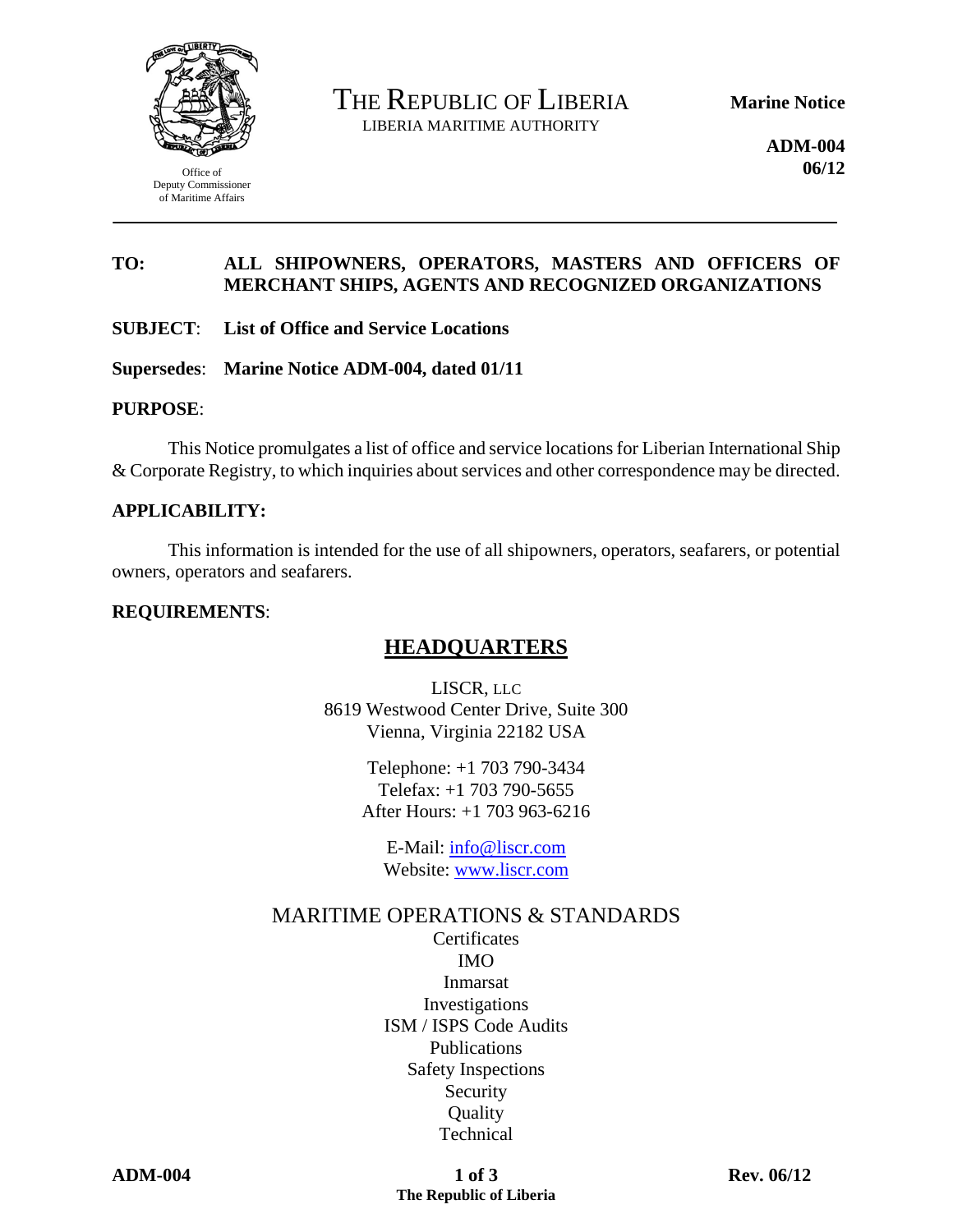## SEAFARERS' CERTIFICATION AND DOCUMENTATION Officers and Ratings Certification SEA SYSTEM

## CORPORATE SERVICE

## LISCR NY - SHIP REGISTRATION

 LISCR, LLC 99 Park Avenue, Suite 1830 New York, NY 10016-1601 USA

 Telephone: + 1 212 697-3434 Telefax: + 1 212 697-5655 E-Mail: registrations@liscr.com

> Vessel Registration Documentation Mortgage Recordation

# **REGIONAL OFFICES**

LISCR (Deutschland) GmbH

Hohe Bleichen 11 D-20354 Hamburg Germany

Telephone: +49 40 35 00 4660 Fax: +49 40 35 00 4670 E-Mail: info@liscr.de

# LISCR (FAR EAST) LIMITED

 Unit 1104-05, 11/F Aon China Building 29 Queen's Road, Central Hong Kong

 Telephone: +852 2810 1068 Telefax: +852 2810 0023 E-Mail: liscrfe@liscr.com.hk Corporate Matters E-Mail: corporate@liscr.com.hk